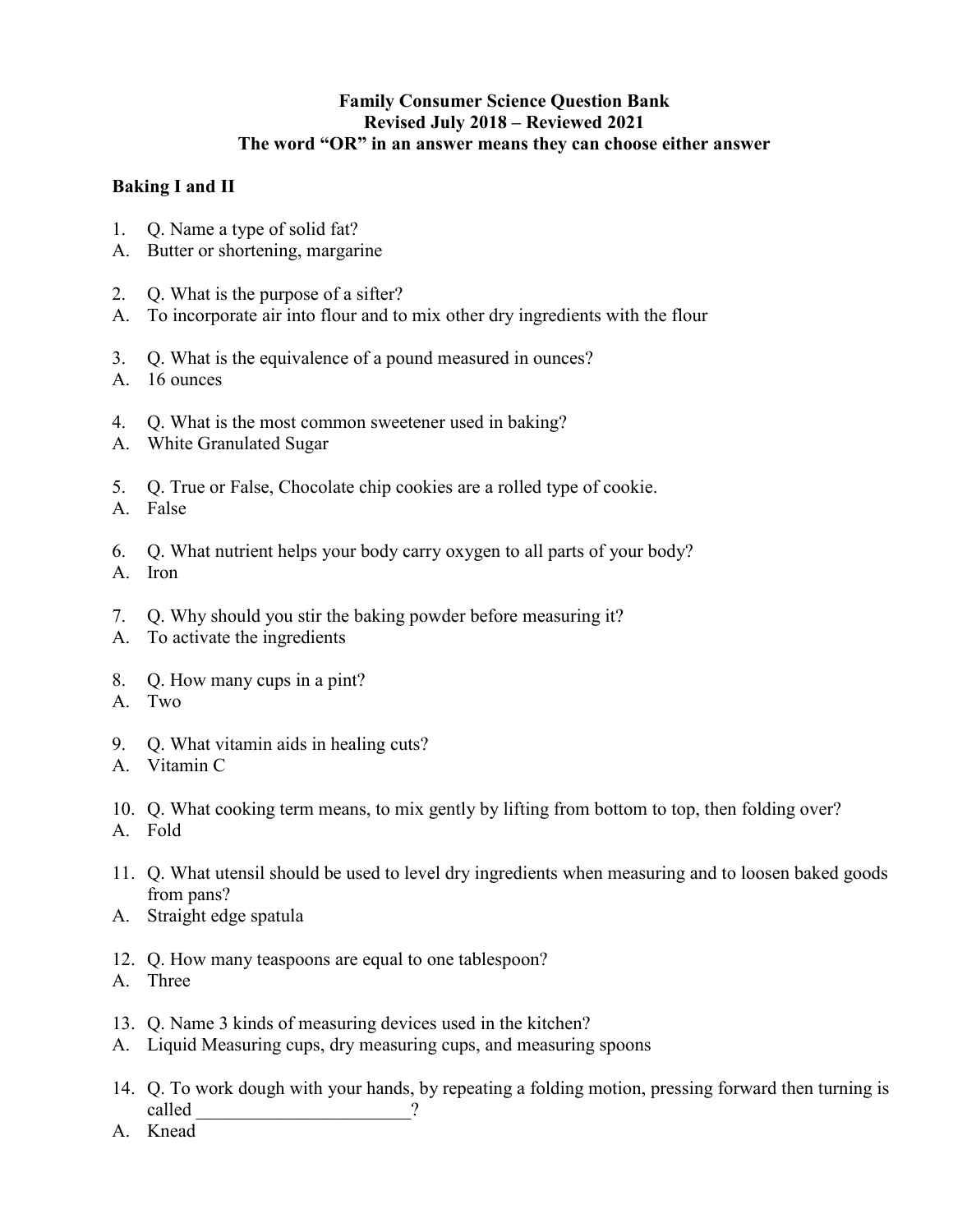- 15. Q. What kitchen utensil do you use to cut flour and shortening when making pastry and biscuits?
- A. Pastry Blender
- 16. Q. What is the last and most important thing to do for Mom when done baking?
- A. Leave the kitchen clean
- 17. Q. Name three kinds of accidents that happen most often in a kitchen?
- A. Burns, falls, cuts
- 18. Q. Name 3 things you need to do before you start to prepare food.
- A. Wash your hands, Read recipe and Get out ingredients/supplies or utensils
- 19. Q. Describe how to measure brown sugar?
- A. Spoon into a dry measuring cup, pack it down firmly
- 20. Q. Raw Cookie dough may have what bacteria present?
- A. Salmonella
- 21. Q. What is the most important thing to remember in making muffins?
- A. To barely dampen the dry ingredients, OR stir only until ingredients are moist OR do not over mix.
- 22. Q. What is molasses?
- A. It is a thick, dark, brown syrup made from juice pressed from sugar cane during refining.
- 23. Q. What is the difference between Quick Breads and Yeast Breads?
- A. Quick Breads use the leavening agents baking powder and baking soda. Yeast breads use yeast as a leavening agent.
- 24. Q. How is powdered sugar made?
- A. It is granulated sugar that has been milled to a fine powder, then mixed with cornstarch to prevent lumping.
- 25. Q. At altitudes above 3,500 feet, chocolate chip cookies tend to spread; what can you do to make a firmer dough?
- A. Add 2 to 3 tablespoons of flour.
- 26. Q. Baking soda and baking powder act as leavening agents by producing what?
- A. Carbon dioxide.
- 27. Q. What is zest?
- A. The brightly colored outer layer of the peel of a citrus fruit, mainly lemons and oranges.
- 28. Q. What is an example of liquid sugars?
- A. Honey, corn syrup, molasses.
- 29. Q. What nutrient builds and repairs muscles and other parts of your body?
- A. Protein.
- 30. Q. What is another name for confectioner's sugar?
- A. Powdered sugar.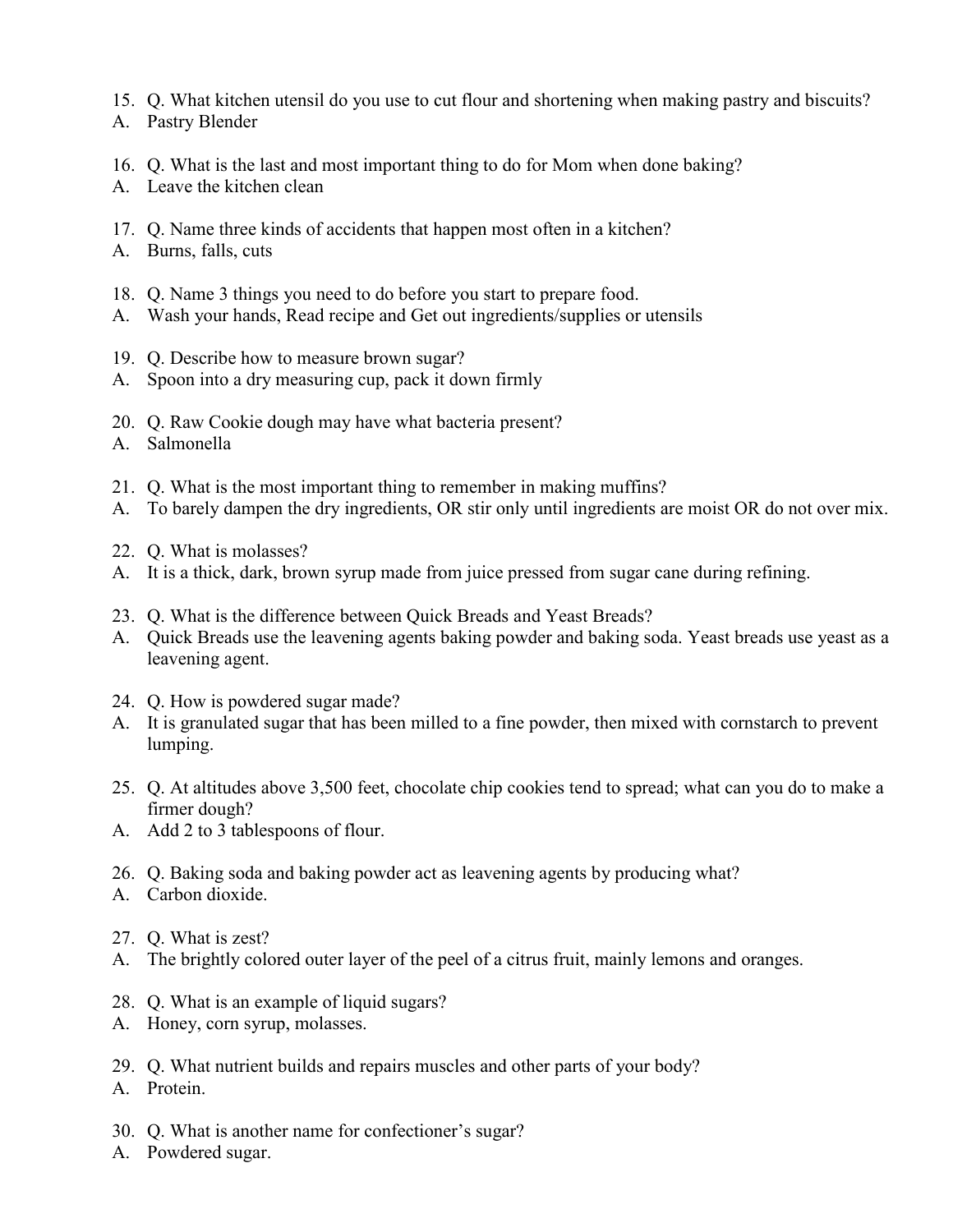- 31. Q. What type of measuring cup should be used to measure molasses?
- A. Liquid.
- 32. Q. When measuring, how much is a pinch?
- A. The amount you can pick up between your thumb and forefinger.
- 33. Q. What is an uncooked mixture of flour, liquid, and other ingredients called, as for a cake or pancakes?
- A. Batter
- 34. Q. What type of baking sheet should you use for evenly browned cookies?
- A. Shiny
- 35. Q. What happens to muffins if you over grease your muffin pan?
- A. They will have darker sides
- 36. Q. From where should you read a liquid measurement?
- A. From eye level.
- 37. Q. What three things do sweeteners add to baked goods?
- A. Flavor, tenderness, browning.
- 38. Q. Oils are fats that become at room temperature.
- A. Liquid.
- 39. Q. What does "pre-heat" the oven mean?
- A. To heat the oven to the temperature called for in the recipe before putting the food in to roast or bake.
- 40. Q. How many cups are in a quart?
- A. 4 cups.
- 41. Q. What type of flour is used in most recipes?
- A. All-purpose Flour Baking II pg 3
- 42. Q. What gives brown sugar its flavor and color?
- A. Molasses. Brown sugar is a mixture of granulated sugar and molasses. Baking II pg 3.
- 43. Q. What can you do to soften hard brown sugar according to the Baking II book?
- A. Place in a microwave-safe glass dish. Add one apple wedge or one slice of white bread. Heat, covered on high power for 30 to 40 seconds. Let stand 30 seconds, then remove bread or apple and stir before measuring. Baking II pg 3.
- 44. Q. Do you need to sift powdered sugar before it is used?
- A. Yes Baking II pg 3
- 45. Q. If your quick bread comes out with a thick, dark brown crust, it has too much of what ingredient in it?
- A. Sugar. Baking II pg 10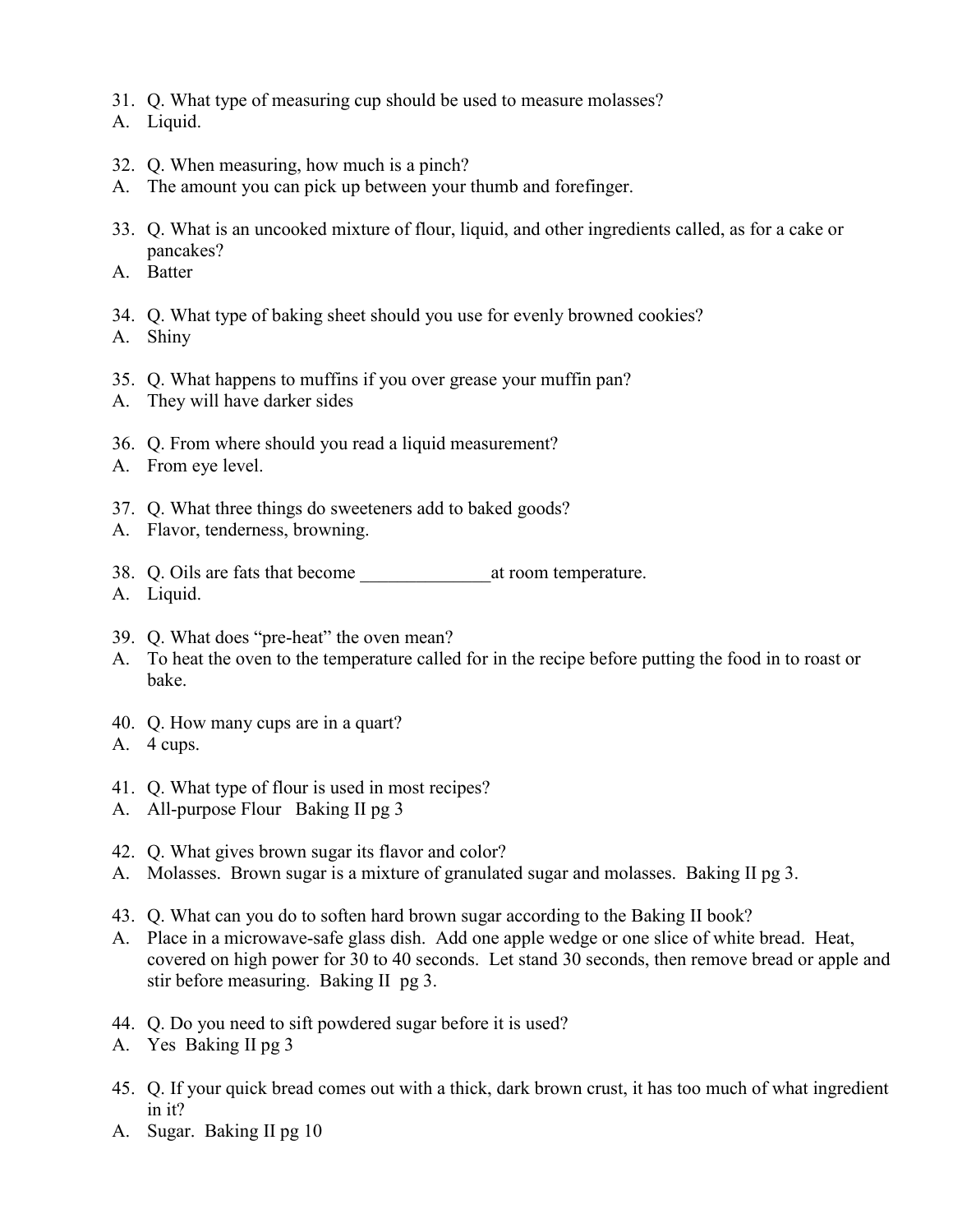- 46. Q. Can you substitute vegetable oil for solid fats like shortening?
- A. No Baking II pg 4
- 47. Q. Should you store vegetable oil in the refrigerator?
- A. No Baking II pg 4
- 48. Q. If you were to measure a large egg, what should it measure?
- A. 1/3 cup Baking II pg 4
- 49. Q. How much is a dash?
- A. Equal to two or three drops. Baking II pg 32
- 50. Q If you do not have a square baking pan for baking cornbread, what can you use instead?
- A. A 10 inch cast iron skillet or a 9 inch round baking pan. Baking II pg. 29
- 51. Q. Before you take the beaters out of an electric mixer, what should you do?
- A. Unplug the mixer. Baking II pg 28.
- 52. Q. How long should refrigerator cookies be chilled before slicing?
- A. At least 2 hours until firm. Baking II pg. 25
- 53. Q. If you do not have chocolate squares for baking, what can you substitute?
- A. 1/4 cup cocoa plus 2 teaspoons of shortening or butter for each ounce. Baking II pg 5
- 54. Q. How will quick bread with too much baking soda or baking powder taste?
- A. It will have a bitter or soapy aftertaste. Baking II pg 10
- 55. Q. What nutrient regulates body temperature?
- A. Water Baking I pg 3
- 56. Q. How hot should your oven be when baking biscuits?
- A 450 degrees pg. 9
- 57. Q. To achieve a lighter product when baking, what can you do?
- A. Sift the flour. Baking I pg 5
- 58. Q. When cutting out biscuits, how thick should you roll the dough to?
- A.  $\frac{1}{2}$  inch. Baking I pg 8

59. Q. How should sticky liquids be removed from a liquid measuring cup? A with a rubber spatula Baking I pg 6

60. Q. What is used to hold hot food such as cakes, breads, and cookies while they cool? A. Wire cooling rack. Baking I Pg 7

## **SEWING I & II**

- 61. Q. What part on the sewing machine moves the fabric as you sew?
- A. Feed Dogs.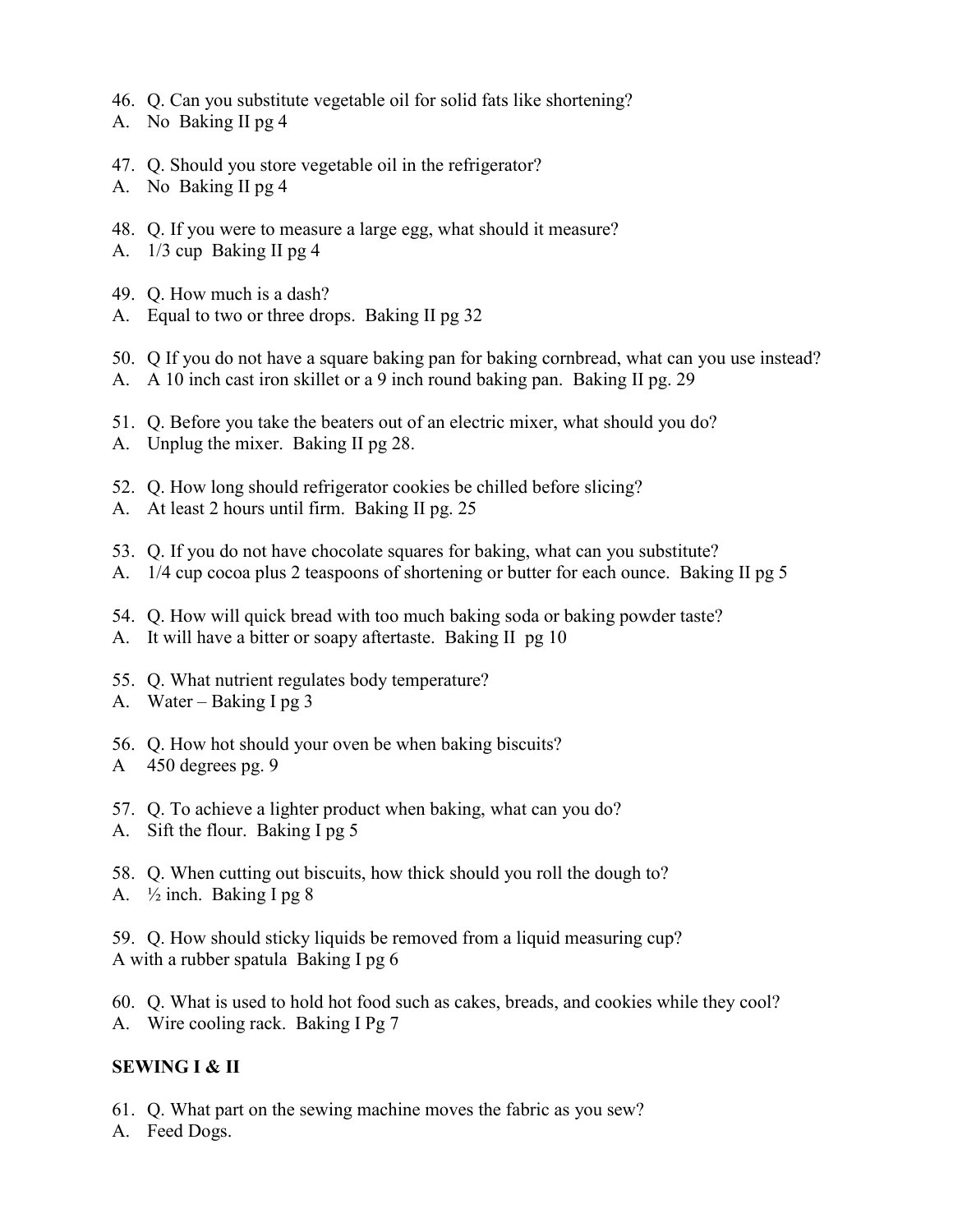- 62. Q. What controls the upper thread?
- A. Tension Control.
- 63. Q. On a sewing machine, what adjusts the length of the stitch?
- A. Stitch Length Regulator
- 64. Q. How can you prevent your thread from pulling out of the needle when you start to sew?
- A. Have the thread take up lever at the highest position when you stop OR hold threads as you lower needle into fabric making sure to leave a long tail.
- 65. Q. Name two pressing tools that you must have for sewing?
- A. Iron and ironing board.
- 66. Q. The stretchiest part of the fabric is called  $\gamma$ A. Bias.
- 67. Q. Name 3 items of information that are found on the end of the bolt of fabric?
- A. Fiber content, fabric width, cost and care directions.
- 68. Q. Which is the best method of straightening fabric for someone using a light to medium weight cotton or cotton poly blend?
- A. Tear Method.
- 69. Q. On the totebag, name one way you can finish the raw edges of your bag?
- A. Zigzag stitch, edge stitching, stitching and pinking, turning and stitching, or serging.
- 70. Q. For your first sewing project, what type of fabric is the best choice?
- A. Woven 100% cotton
- 71. Q. On a sewing machine, what is the function of a foot control?
- A. The foot control is used to start the machine sewing and controls the speed of the machine.
- 72. Q. The sewing tool used to take out stitches is called a  $\blacksquare$
- A. Seam Ripper.
- 73. Q. True or False, Seam finishes keep the seams from shrinking when washed?
- A. False
- 74. Q. Threads that run across the fabric from one selvage to the other are called the
- A. Crosswise Grain OR Filling Threads
- 75. Q. How wide should the finished hem be on the gathered skirt?
- A. 2 inches.
- 76. Q. What is the name of the sewing tool that is a shorter ruler with a movable slide used for marking hems and seams?
- A. Sewing Gauge OR Seam Gauge
- 77. What does "wearing ease" mean?
- A. Extra fabric width allowed above our body width so we can move comfortably. P. 15.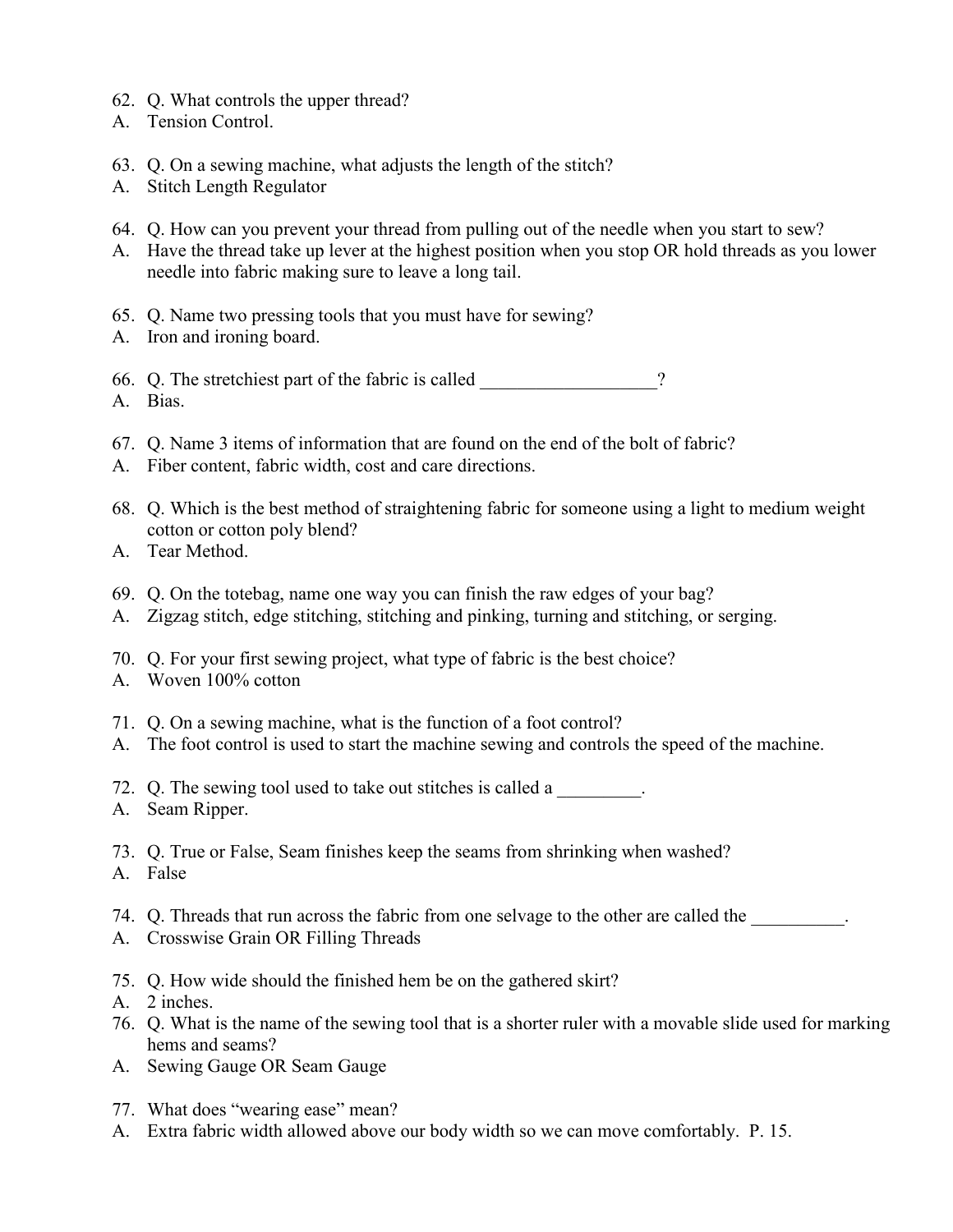- 78. Q. Why should you insert a new needle into your sewing machine before each new project?
- A. To avoid skipped stitches, the stitching will look better, and will have less of a chance in snagging the fabric.
- 79. Q. What should you do to your fabric before you sew to prevent the finished product from shrinking?
- A. Prewash the fabric.
- 80. Q. Describe how you join elastic?
- A. Overlap the ends about 1 inch, stitch a small square around edges, then stitch an X in the box.
- 81. Q. When sewing a seam, what must you do at the beginning and end of the seam?
- A. Back stitch.
- 82. Q. What is the most important measurement for determining the fit of the shirt?
- A. The chest measurement.
- 83. Q. What do you call fabric with two or more entirely different fibers in the same fabric each used to give certain qualities.

A. Blends.

- 84. Q. What are the two types of buttons?
- A. Sew Through or Shank.
- 85. Q. How should you move the iron when pressing something?
- A. Up and down.
- 86. Q. Fabrics that have a "one-way" design have a what?
- A. Nap.
- 87. Q. Man-made fabrics may also be referred to as what?
- A. Synthetic
- 88. Q. What does "permanent press" mean?
- A. It is a finish that makes the fabric resistant to wrinkles.
- 89. Q. What are lengthwise threads called?
- A. Warp OR Lengthwise grain.
- 90. Q. Name two tools that you can use to transfer markings from your pattern to fabric?
- A. Chalk, tailors chalk, marking pens, marking pencils, OR tracing paper and a tracing wheel.
- 91. Q. The standard "stitches per inch" for most seams is \_\_\_\_\_\_\_\_\_\_\_\_? A. 10-12.
- 92. Q. When you are going to wind a bobbin on an older machine, what part of the machine should you loosen, then tighten when you're done?
- A. The hand wheel, or flywheel.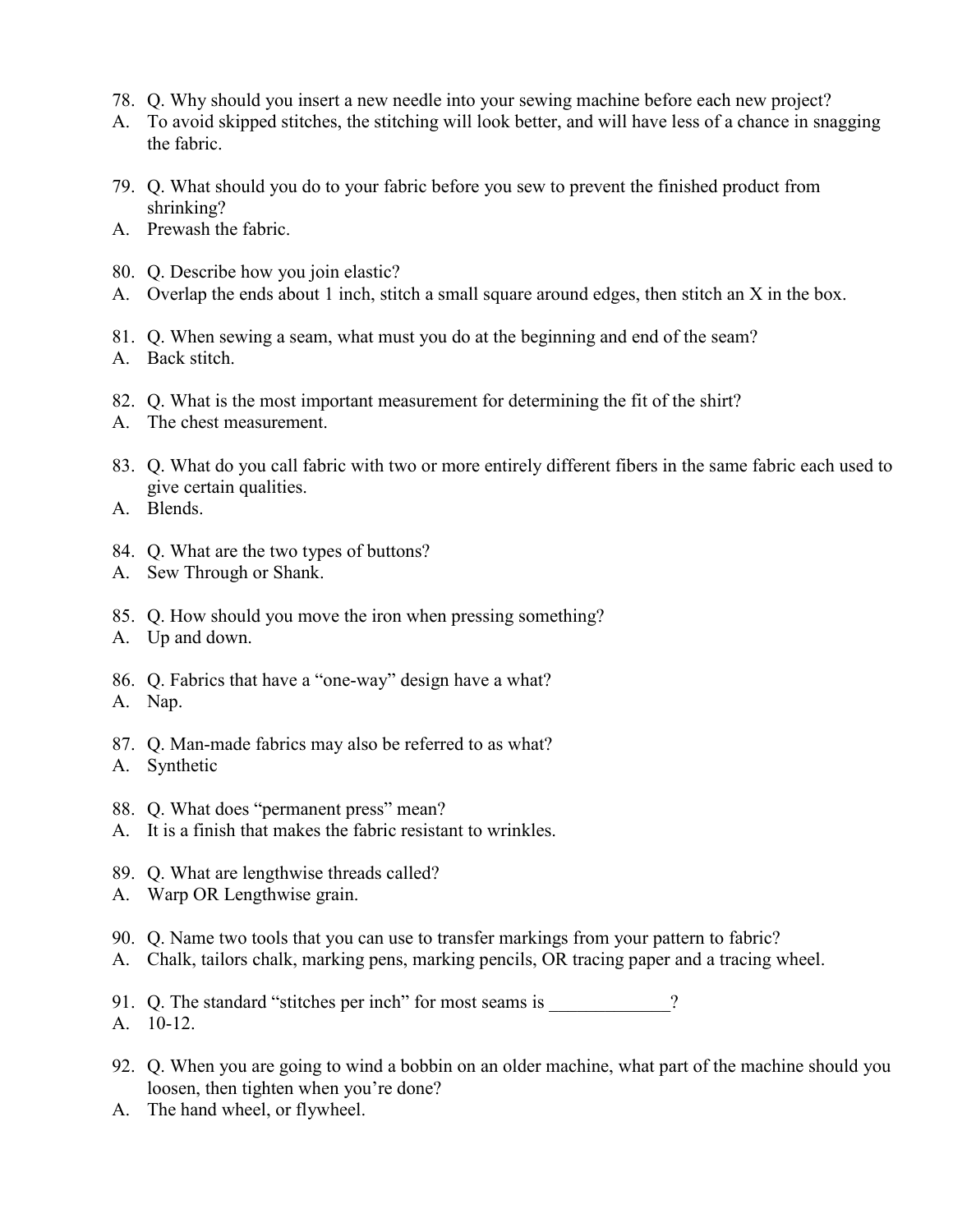- 93. Q. What is the term for a fabric's ability to keep its original color, not fading from sunlight, wear or laundering?
- A. Colorfast
- 94. Q. On a pattern, a contract a line is a solid, dark outer line.
- A. Cutting
- 95. Q. What should you do if the right and wrong sides of your fabric look alike?
- A. Mark the wrong sides with a marking pen, pencil, or chalk OR place a small piece of tape on the wrong side of the fabric.
- 96. Q. Markings are usually made on the fabric's side.
- A. Wrong.
- 97. Q. The measurement is the most important one for determining the fit of the shorts or pants.
- A. Hip.
- 98. Q. What is the purpose of the bobbin?
- A. Holds the bottom thread.
- 99. Q. Crewel needles have \_\_\_\_\_\_\_\_\_\_\_\_\_\_\_ eyes for easy threading.
- A. Long OR Large OR Big.
- 100.Q. How do you "release" the fabric from the sewing machine? A. You lift the presser foot with the presser foot lifter.
- 101.Q. How long are shears?
- A. 7 to 8 inches pg 3
- 102.Q. How long is a measuring tape?
- A. 60 inches. pg 4
- 103.Q. What type of pins should you buy to sew woven fabric with?
- A. Dressmaker or silk Pg 5
- 104.Q. What takes the thread through the fabric?
- A. The needle. pg 7

105. Q. A metal plate on your sewing machine with opening for the needle and feed dogs is the  $\qquad \qquad$ .

A. Throat Plate. pg 8

106.Q. When sewing with a machine what should you do when you come to a corner?

A. Pivot, by stitching to the corner, then stopping with the needle down in the fabric, lifting the presser foot and turning the garment and continue stitching. pg 14

107.Q. How long should the threads under the presser foot be when you begin to sew?

A. 6 to 8 inches. Sew Much Fun pg 22